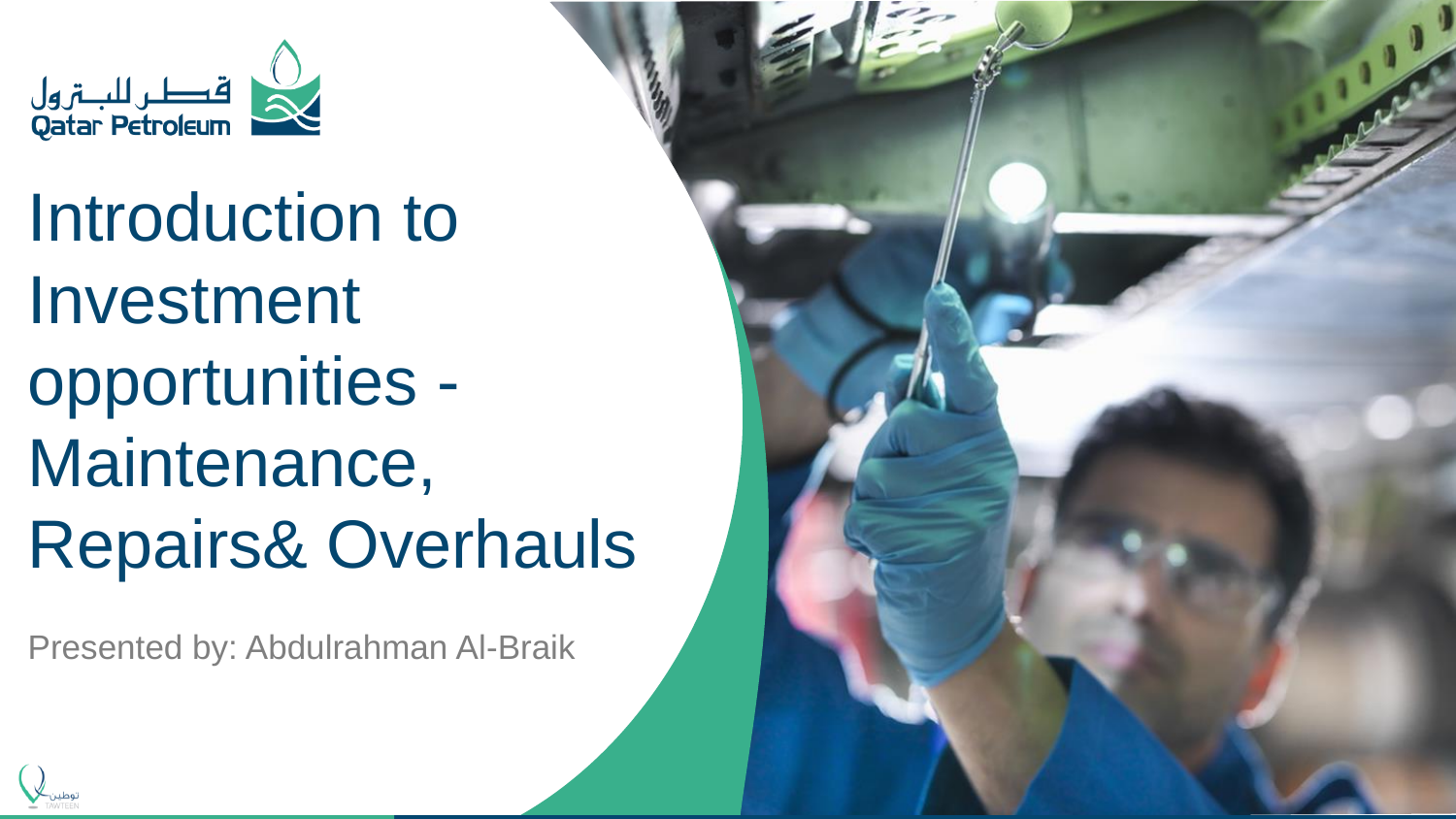





MRO services on static equipment (e.g. calibration of flow meters)



MRO services on machines that transfer energy from the motor that is used (e.g. compressor motor refurbishment)



**Specialized services**

MRO related services that do not directly relate to equipment (e.g. hands-on technical maintenance trainings)



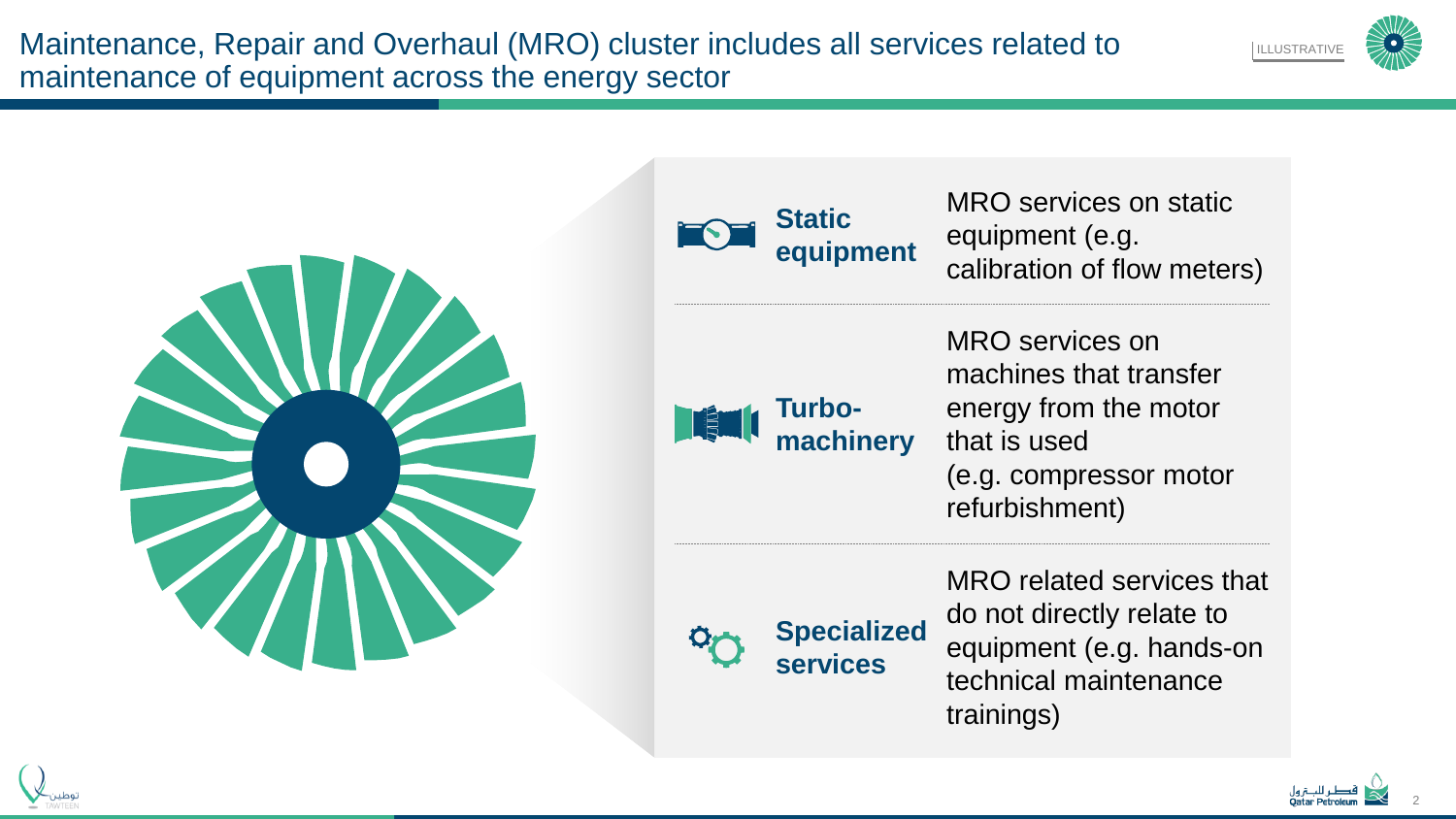

| <b>Category</b>                           | <b>Total spend<sup>1</sup></b> , QAR billion (2018)<br><b>Category background</b> |                                                                                      |  |
|-------------------------------------------|-----------------------------------------------------------------------------------|--------------------------------------------------------------------------------------|--|
|                                           |                                                                                   |                                                                                      |  |
| Repairs, maintenance<br>and modifications | 2.9                                                                               | Local spend is mainly on non-specialized<br><b>services</b>                          |  |
| Manpower provision <sup>2</sup>           | 2.4                                                                               | Dominated by local companies that depend<br>on low skilled foreign labor             |  |
| Spare parts <sup>3</sup>                  | 1.7                                                                               | Spare parts warehousing is largely<br>fragmented                                     |  |
| Shutdown planning &<br>execution          | 0.6                                                                               | Specialist planning and execution largely<br><b>localized</b>                        |  |
| Inspection and<br>calibration             | 0.4                                                                               | <b>Major spend is on specialized services</b><br>which require certified specialists |  |
| <b>Total</b>                              |                                                                                   | 8.0                                                                                  |  |

1 Total spend by energy sector in 2018 based on 2016 & 2017 sector spend data; assuming a ~4 – 6% growth per year

2 Maintenance specific manpower categories, excluding inspectors (assigned to inspection) 3 Excluding local spare part manufacturing (out of scope)

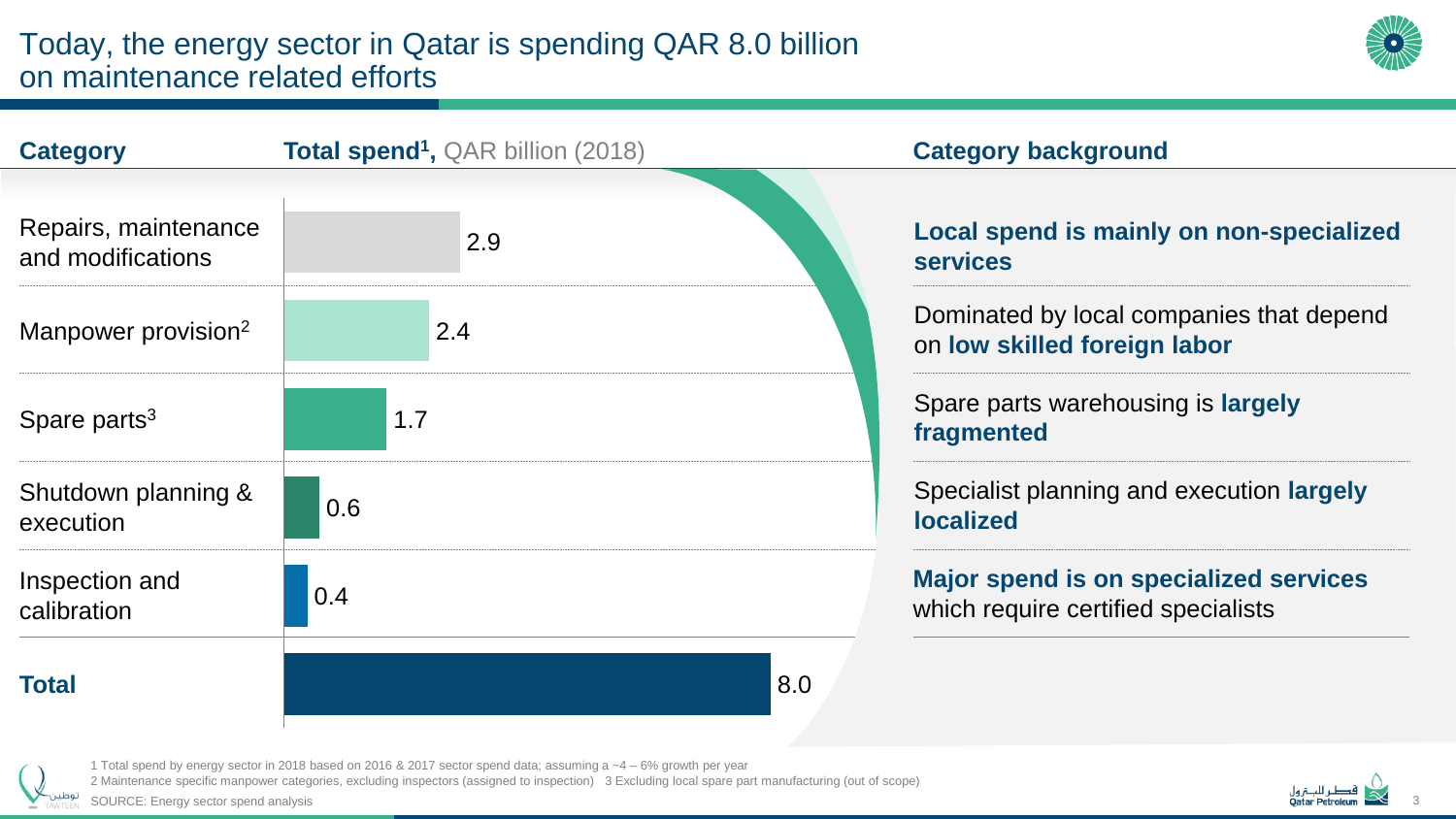The MRO market in Qatar is expected to grow from QAR ~8 billion in 2018 to QAR ~10 billion in 2023



## **Rationale for growth**

The **growing installed base**  of the Qatari energy sector is expanding with  $4 - 6\%$ <sup>1</sup> per annum

*Qatar Petroleum is moving forward with its plans to increase Qatar's LNG output by 30% - from 77 million to 110 million tons per year.* **11**<br>atar<br>lans<br>0% -

*Saad Al-Kaabi, His Excellency, the Minister of State for Energy Affairs, President and CEO of Qatar Petroleum*

4



1 Expected growth of 4-6% p.a.; provided by expert opinion; ~2-4% Oil, Gas and LNG production growth in Qatar (Rystad, Wood MacKenzie, QP CEO aspiration), ~2% MRO cost increase due to installed assets and (long term) contract terms

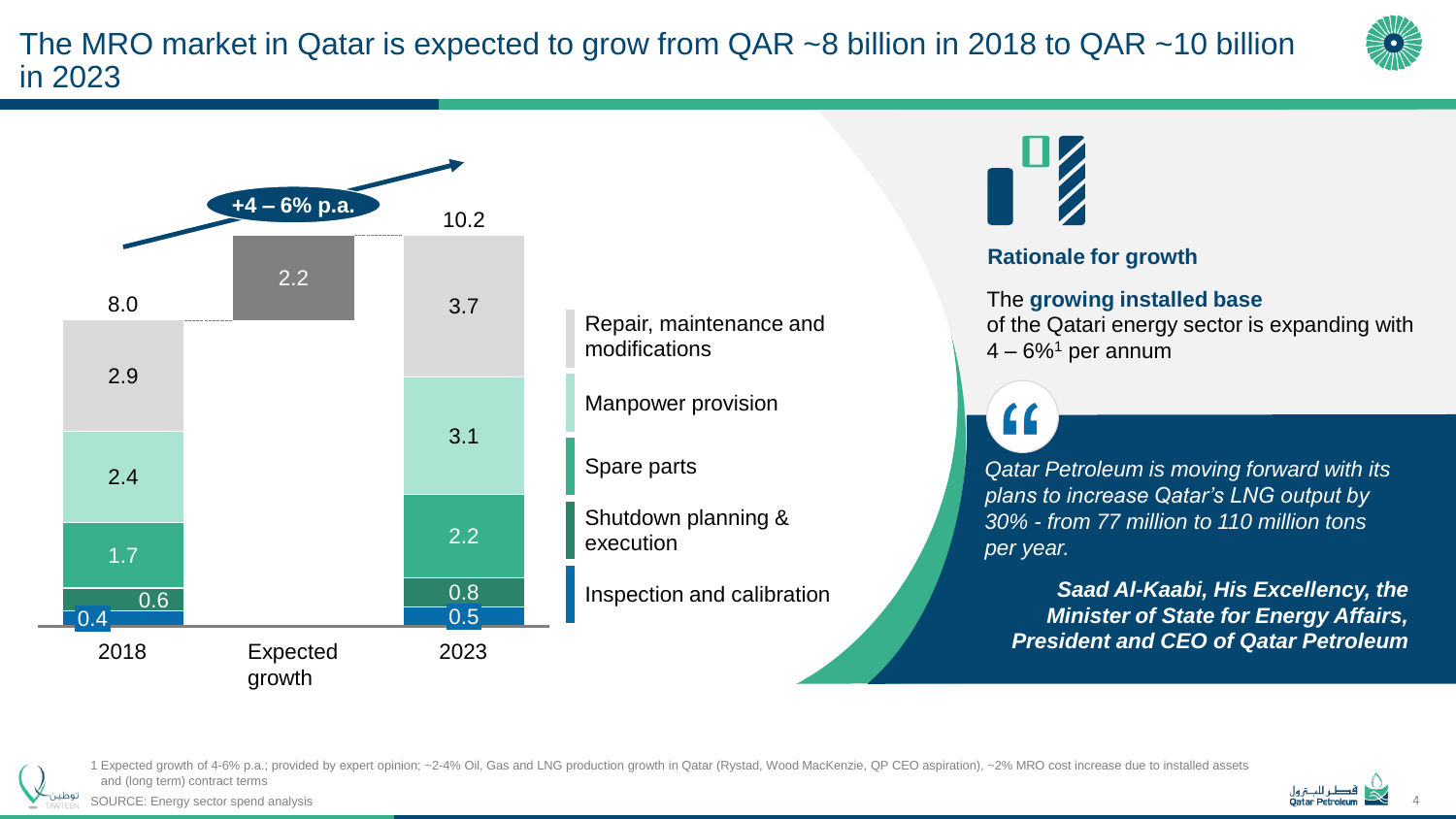

**Potential to serve the region from Qatar – Making localization in Qatar even more attractive**





ILLUSTRATIVE